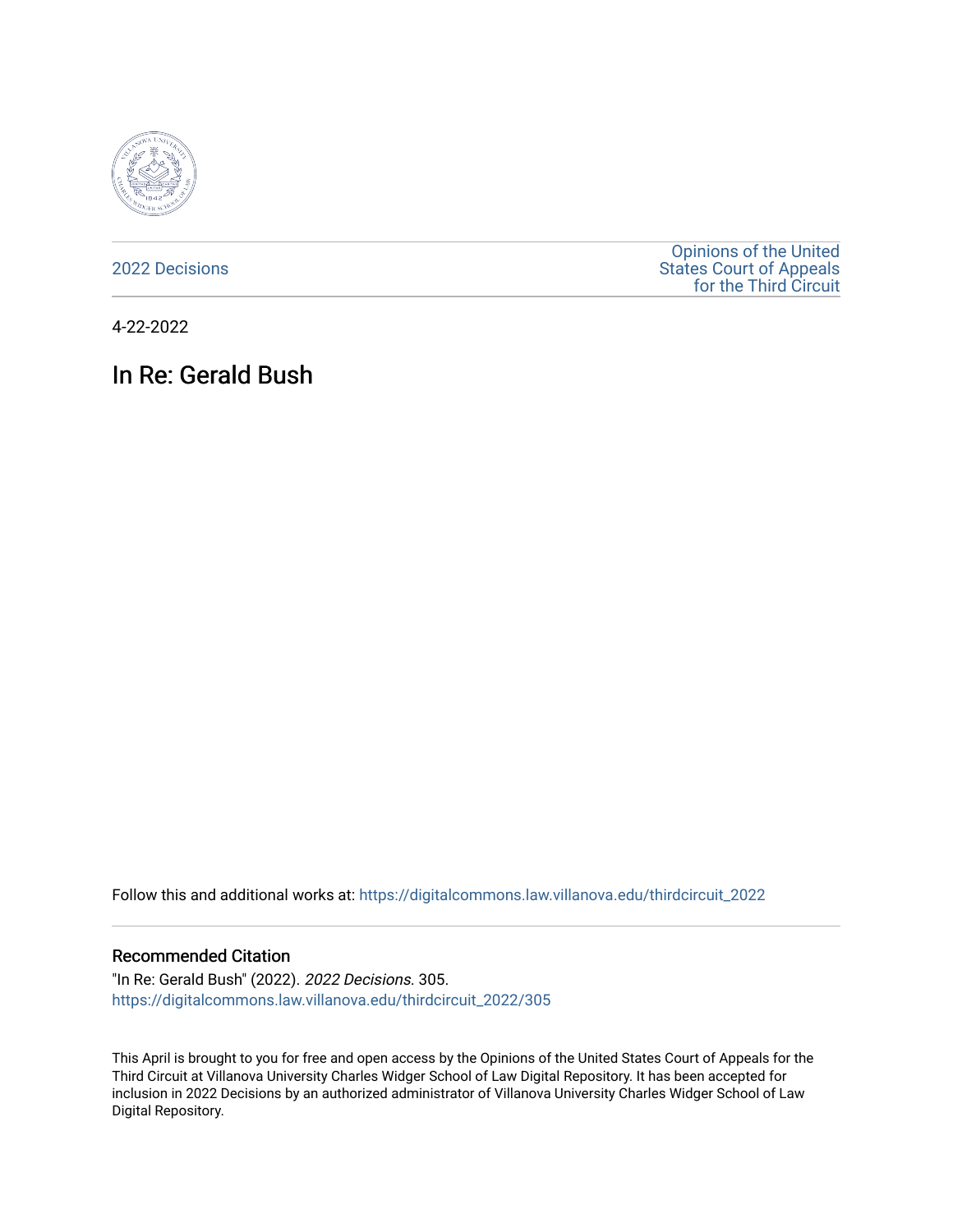### CLD-125 **NOT PRECEDENTIAL**

## UNITED STATES COURT OF APPEALS FOR THE THIRD CIRCUIT

\_\_\_\_\_\_\_\_\_\_\_

No. 22-1232 \_\_\_\_\_\_\_\_\_\_\_

IN RE: GERALD BUSH, Petitioner \_\_\_\_\_\_\_\_\_\_\_\_\_\_\_\_\_\_\_\_\_\_\_\_\_\_\_\_\_\_\_\_\_\_\_\_

On a Petition for Writ of Mandamus from the United States District Court for the Eastern District of Pennsylvania (Related to E.D. Pa. Civ. Nos. 2-18-cv-05659 & 2-20-cv-05631)

\_\_\_\_\_\_\_\_\_\_\_\_\_\_\_\_\_\_\_\_\_\_\_\_\_\_\_\_\_\_\_\_\_\_\_\_

Submitted Pursuant to Rule 21, Fed. R. App. P. April 14, 2022 Before: AMBRO, SHWARTZ, and BIBAS, Circuit Judges

> (Opinion filed April 22, 2022 ) \_\_\_\_\_\_\_\_\_

## OPINION\* \_\_\_\_\_\_\_\_\_

PER CURIAM

Petitioner Gerald Bush seeks a writ of mandamus in connection with a civil rights

action he brought in the United States District Court for the Eastern District of

Pennsylvania against the Philadelphia Redevelopment Authority (PRA) and two of its

employees. For the reasons that follow, we will deny the mandamus petition.

<sup>\*</sup> This disposition is not an opinion of the full Court and pursuant to I.O.P. 5.7 does not constitute binding precedent.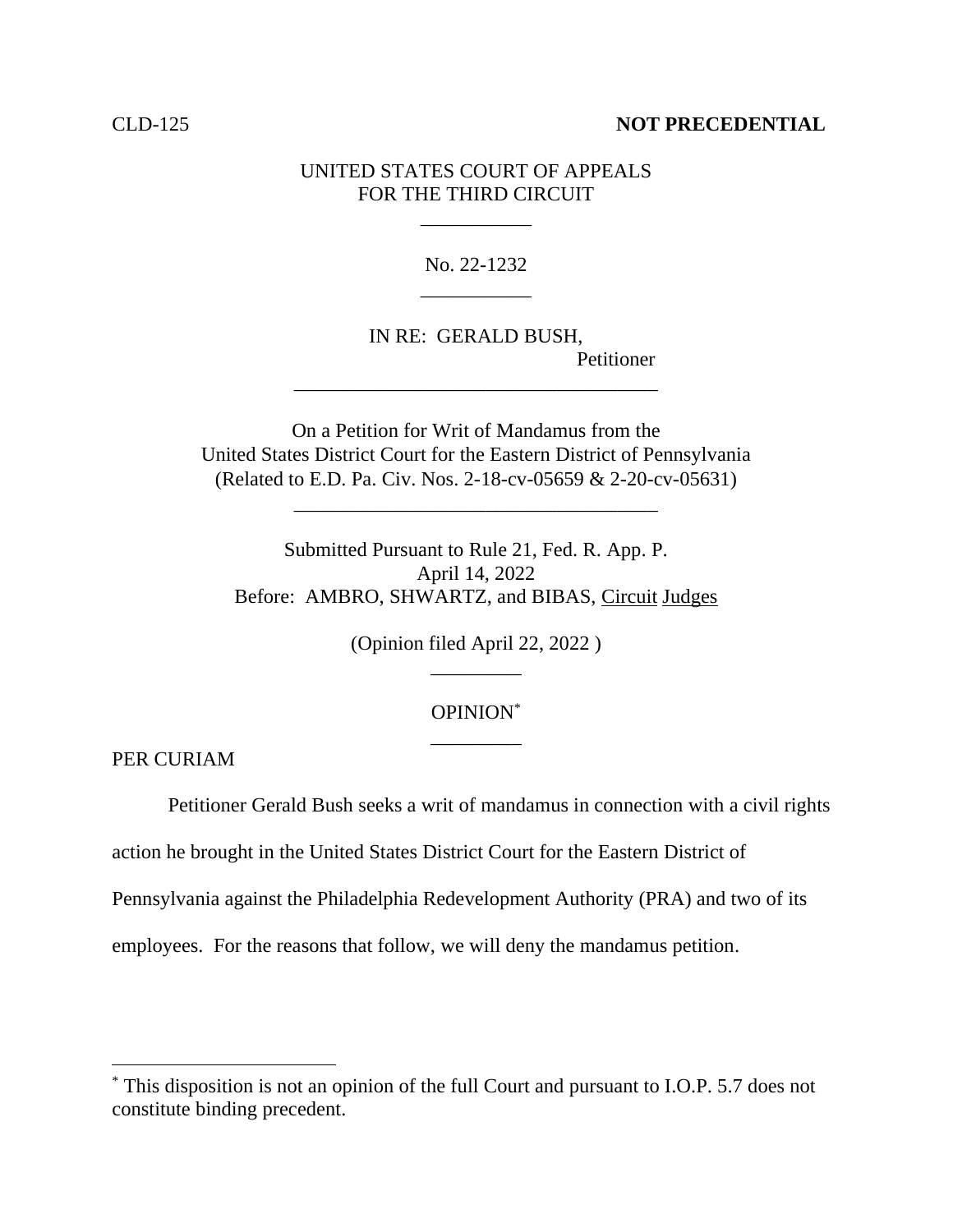Our jurisdiction derives from 28 U.S.C. § 1651, which grants us the power to "issue all writs necessary or appropriate in aid of [our . . . jurisdiction] and agreeable to the usages and principles of law." The remedy is "a drastic one, to be invoked only in extraordinary situations." United States v. Santtini, 963 F.2d 585, 593 (3d Cir. 1992). To justify the use of this extraordinary remedy, Bush must show that he has both a clear and indisputable right to the writ and no other adequate means to obtain the relief desired. See Haines v. Liggett Grp. Inc., 975 F.2d 81, 89 (3d Cir. 1992). He has not made this requisite showing.

In November 2020, Bush filed a complaint pursuant to 42 U.S.C. § 1983 alleging that defendants took his property located at 5108 Chester Avenue, Philadelphia, without due process of law, and seeking "just compensation" under the Fifth Amendment. After initial screening, the District Court entered an order on January 11, 2021, granting Bush's motion to proceed in forma pauperis and dismissing the complaint with prejudice as frivolous and malicious pursuant to 28 U.S.C. §  $1915(e)(2)(B)(i)$ .<sup>1</sup> See ECF No. 7. The Court directed Bush to show cause why he should not be enjoined "from filing any more civil actions concerning the identical, untimely allegations" raised in the complaint. Id.

Bush filed a response to the show cause order. He subsequently filed a series of motions which were disposed of by the District Court. Then, in June 2021, Bush filed

 $<sup>1</sup>$  The District Court found that the claims were barred by res judicata after determining</sup> that Bush had asserted the same claims in a separate complaint which had already been dismissed. See E.D. Pa. Civ. No. 2-18-cv-05659.